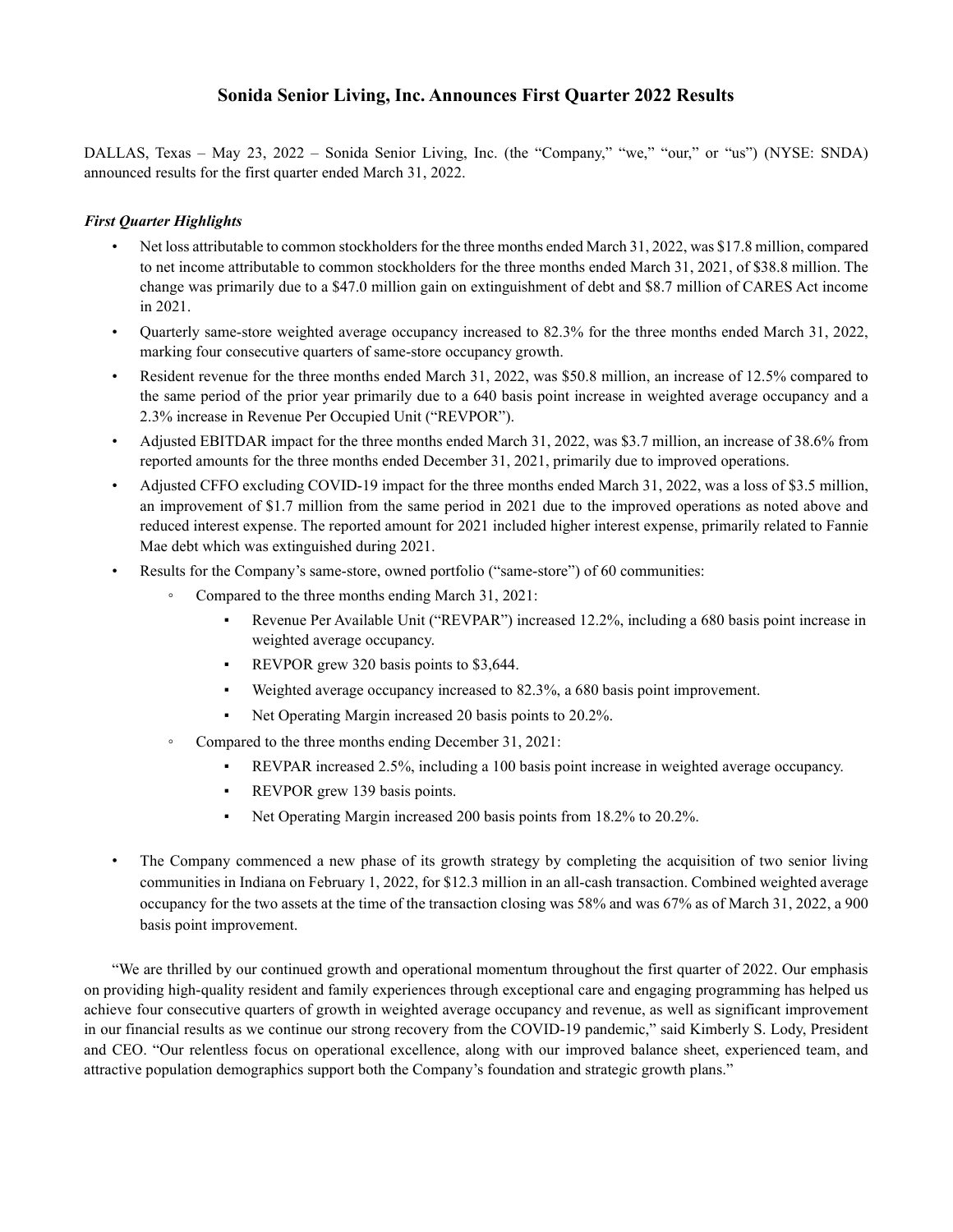# **SONIDA SENIOR LIVING, INC. SUMMARY OF CONSOLIDATED FINANCIAL RESULTS FIRST QUARTER ENDED MARCH 31, 2022**

#### **(in thousands)**

|                                                 |    | <b>Quarters Ended March 31,</b> |                    | <b>Ouarter</b> ended<br>December 31 |               |         |  |  |
|-------------------------------------------------|----|---------------------------------|--------------------|-------------------------------------|---------------|---------|--|--|
|                                                 |    | 2022                            | 2021               |                                     |               | 2021    |  |  |
| <b>Consolidated results</b>                     |    |                                 |                    |                                     |               |         |  |  |
| Resident revenue                                | \$ | 50,834                          | \$                 | 45,202                              | S.            | 49,394  |  |  |
| Management fees                                 |    | 628                             |                    | 1,186                               |               | 625     |  |  |
| Operating expenses                              |    | 41,929                          |                    | 36,758                              |               | 42,275  |  |  |
| General and administrative expenses             |    | 6,445                           |                    | 7,187                               |               | 6,606   |  |  |
| Gain (loss) on extinguishment of debt           |    | (641)                           |                    | 46,999                              |               | 31,609  |  |  |
| Income (loss) before provision for income taxes |    | (16, 424)                       |                    | 38,907                              |               | 1,390   |  |  |
| Net income (loss)                               |    | (16,678)                        |                    | 38,844                              |               | 1,175   |  |  |
| Adjusted EBITDAR <sup>(1)</sup>                 |    | 3,727                           |                    | 3,137                               |               | 2,690   |  |  |
| Adjusted CFFO <sup>(1)</sup>                    |    | (3,748)                         |                    | 2,773                               |               | (5,787) |  |  |
| <b>Same-Store Results</b>                       |    |                                 |                    |                                     |               |         |  |  |
| Resident revenue <sup>(2)</sup>                 | \$ | 50,497                          | \$                 | 45,103                              | S.            | 49,394  |  |  |
| Net operating income $(NOI)^{(1)}$              | S  | 10,188                          | $\mathbf{\hat{s}}$ | 9,017                               | <sup>\$</sup> | 9,011   |  |  |
| Net operating income margin $(1)$               |    | $20.2 \%$                       |                    | $20.0 \%$                           | 18.2 %        |         |  |  |
| Weighted average occupancy <sup>(3)</sup>       |    | 82.3 %<br>75.5 %                |                    |                                     |               | 81.3 %  |  |  |

(1) Adjusted EBITDAR, Adjusted CFFO, Net Operating Income and Net Operating Income Margin are financial measures that are not calculated in accordance with U.S. Generally Accepted Accounting Principles ("GAAP"). See "Reconciliations of Non-GAAP Financial Measures" for the Company's definition of such measures, reconciliations to the most comparable GAAP financial measures, and other information regarding the use of the Company's non-GAAP financial measures.

 $^{(2)}$  Same-store resident revenue excludes \$0.3 million for the quarter ended March 31, 2022 related to the revenues earned in the operations of the two Indiana senior living communities acquired by the Company in February 2022. Same-store resident revenue excludes \$0.1 million for the quarter ended March 31, 2021 related to the revenues earned in the operations of senior living communities transitioned to other operators in the first quarter of fiscal 2021.

<sup>(3)</sup> Weighted average occupancy for the three months ended March 31, 2022 for the 60 same-store communities excludes the operations of the two Indiana senior living communities acquired by the Company in February 2022.

#### **First Quarter Results**

#### *Revenues*

Resident revenue for the three months ended March 31, 2022, was \$50.8 million as compared to \$45.2 million for the three months ended March 31, 2021, an increase of \$5.6 million, or 12%. The increase in revenue was primarily due to increased occupancy, increased average rent rates and the acquisition of two new communities in early 2022.

Management fee revenue for the three months ended March 31, 2022, decreased by \$0.6 million as compared to the three months ended March 31, 2021, primarily as a result of managing fewer communities in 2022.

Community reimbursement revenue for the three months ended March 31, 2022, was \$7.0 million as compared to \$15.3 million for the three months ended March 31, 2021, a decrease of \$8.3 million. The decrease was primarily a result of transitioning 15 Fannie Mae communities to other operators in 2021.

#### *Expenses*

Operating expenses for the three months ended March 31, 2022, were \$41.9 million as compared to \$36.8 million for the three months ended March 31, 2021, an increase of \$5.1 million. The increase is primarily due to a \$3.2 million increase in labor and employee-related expenses, including premium labor, and a \$1.9 million increase in all other operating expenses.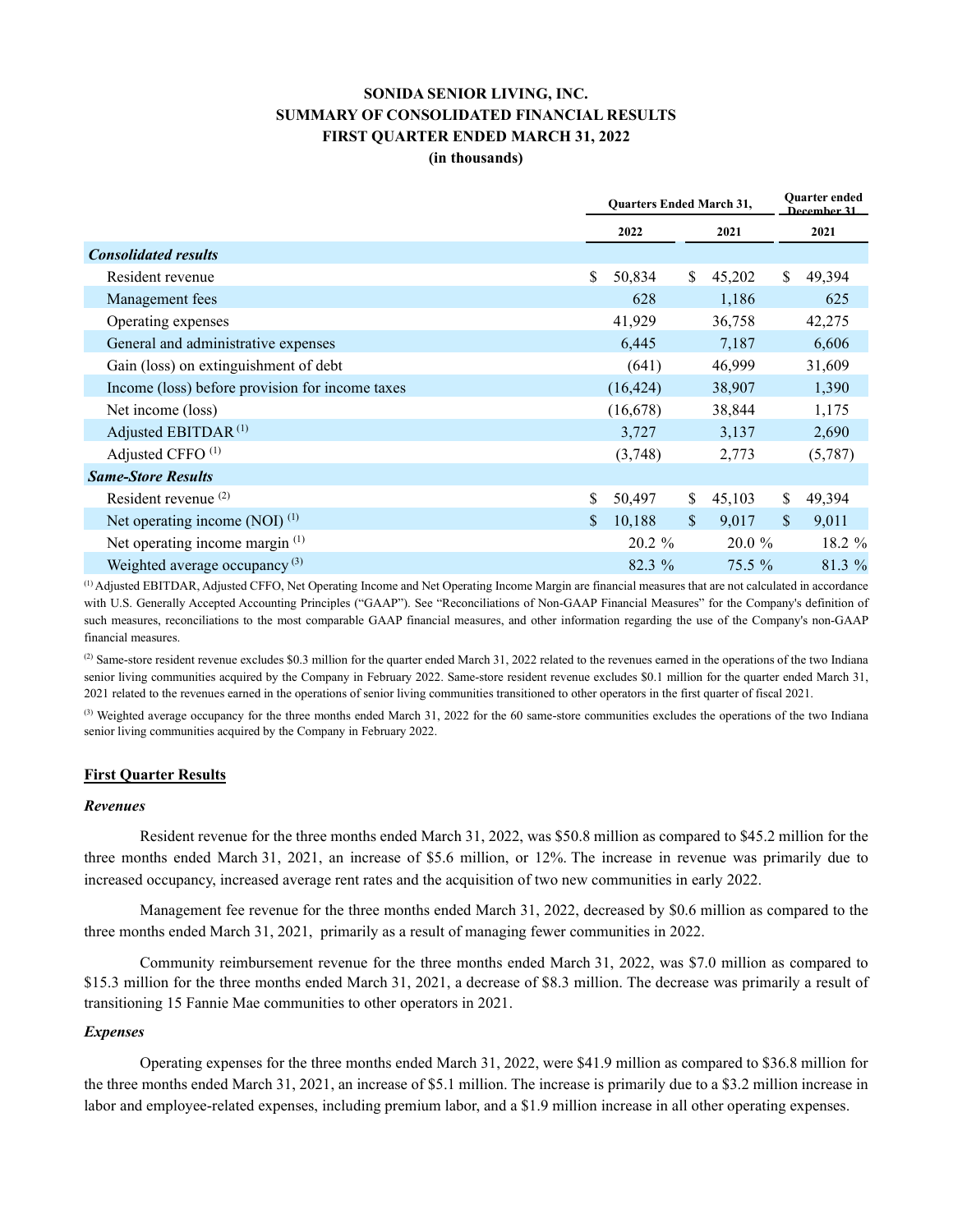General and administrative expenses for the three months ended March 31, 2022, were \$6.4 million as compared to \$7.2 million for the three months ended March 31, 2021, a decrease of \$0.8 million. This decrease is primarily due to decreased labor and employee-related expenses.

Community reimbursement expense for the three months ended March 31, 2022, was \$7.0 million as compared to \$15.3 million for the three months ended March 31, 2021, a decrease of \$8.3 million. The decrease was primarily a result of transitioning 15 Fannie Mae communities to other operators in 2021.

Interest expense for the three months ended March 31, 2022, was \$7.6 million as compared to \$9.4 million for the three months ended March 31, 2021, a decrease of \$1.8 million primarily due to lower overall borrowings in 2022. Notes payable decreased \$192.7 million from March 31, 2021 to March 31, 2022.

Loss on extinguishment of debt for the three months ended March 31, 2022, was \$0.6 million as compared to a gain on extinguishment of debt of \$47.0 million for the three months ended March 31, 2021, a decrease of \$47.6 million. The 2022 loss relates to the refinancing of debt. The 2021 gain related to the derecognition of notes payable and liabilities as a result of the completion of the transition of the legal ownership of four communities to Fannie Mae, the holder of the related nonrecourse debt.

Other income for the three months ended March 31, 2022, was \$0.1 million as compared to other income for the three months ended March 31, 2021 of \$8.7 million. The 2021 amount reflects cash received for the Phase 3 General Distribution of the CARES Act for healthcare-related expenses or lost revenues attributable to COVID-19.

The Company reported a net loss of \$16.7 million for the three months ended March 31, 2022, compared to net income of \$38.8 million for the three months ended March 31, 2021. Major factors impacting net income for the three months ended March 31, 2021 compared to the three months ended March 31, 2022 include the gain on extinguishment of debt, net of \$47.0 million that primarily related to the timing and accounting treatment of significant property dispositions and \$8.7 million of Phase 3 funds described above that were received during the three months ended March 31, 2021.

Adjusted EBITDAR for the three months ended March 31, 2022, was \$3.7 million compared to \$3.1 million for the three months ended March 31, 2021. Adjusted EBITDAR excluding COVID-19 expenses was \$3.9 million for the three months ended March 31, 2022, compared to \$3.8 million for the three months ended March 31, 2021. Adjusted CFFO for the three months ended March 31, 2022, was a loss of \$(3.7) million compared to \$2.7 million for the three months ended March 31, 2021. Adjusted CFFO excluding COVID-19 relief and expenses was a loss of \$(3.5) million for the three months ended March 31, 2022, and a loss of \$(5.3) million for the three months ended March 31, 2021. (See "Reconciliation of Non-GAAP Financial Measures" below).

### **Significant Transactions for the Three Months Ended March 31, 2022**

On February 1, 2022, the Company completed the acquisition of two senior living communities located in Indiana for a combined purchase price of \$12.3 million. The communities consist of a total of 157 independent living units. The acquisition price was funded with cash on hand.

#### *2022 Mortgage Refinance*

In March 2022, the Company completed the refinancing of certain existing mortgage debt ("Refinance Facility") for ten of its communities. The Refinance Facility includes an initial term loan of \$80.0 million. In addition, \$10.0 million is available as delayed loans that can be borrowed upon achieving and maintaining certain financial covenant requirements and up to an additional uncommitted \$40 million may be available to fund future growth initiatives. In addition, the Company provided a limited payment guaranty ("Limited Payment Guaranty") of 33%, that reduces to 25% and then to 10%, of the then outstanding balance of the Refinance Facility based upon achieving certain financial covenants maintained over a certain time period As defined and required in the Limited Payment Guaranty, the Company is required to maintain certain covenants including maintaining a Tangible Net Worth of \$150 million and Liquid Assets of at least \$13 million (inclusive of a \$1.5 million debt service reserve fund provided by the Company at the closing of the Refinance Facility).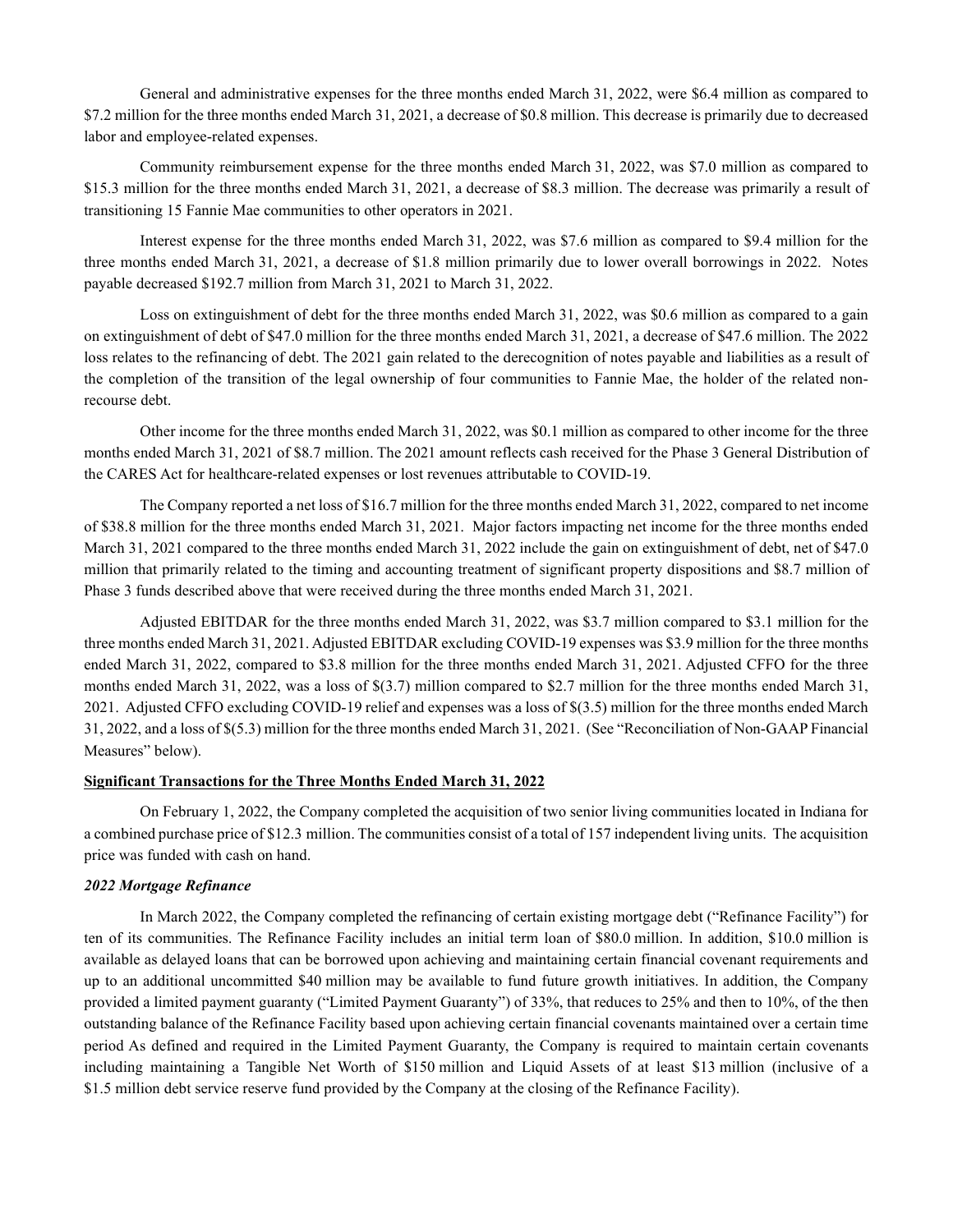The Refinance Facility also requires the financial performance of the ten communities to achieve certain financial covenants, including a minimum debt service coverage ratio and a minimum debt yield (as defined in the Loan Agreement) with a first measurement date as of June 30, 2022, and quarterly measurement dates thereafter. We can provide no assurance that any future financial covenants will be met. The Loan Agreement requires the establishment of a debt service reserve fund with a defined balance of \$1.5 million (included in Liquid Assets) that may be released based upon terms described in the Loan Agreement. The reserve fund is included in our "other assets."

The Refinancing Facility requires that the Company purchase and maintain an interest rate cap facility during the term of the Refinancing Facility. The Company is in process of obtaining the interest rate cap facility in compliance with the lender's requirements.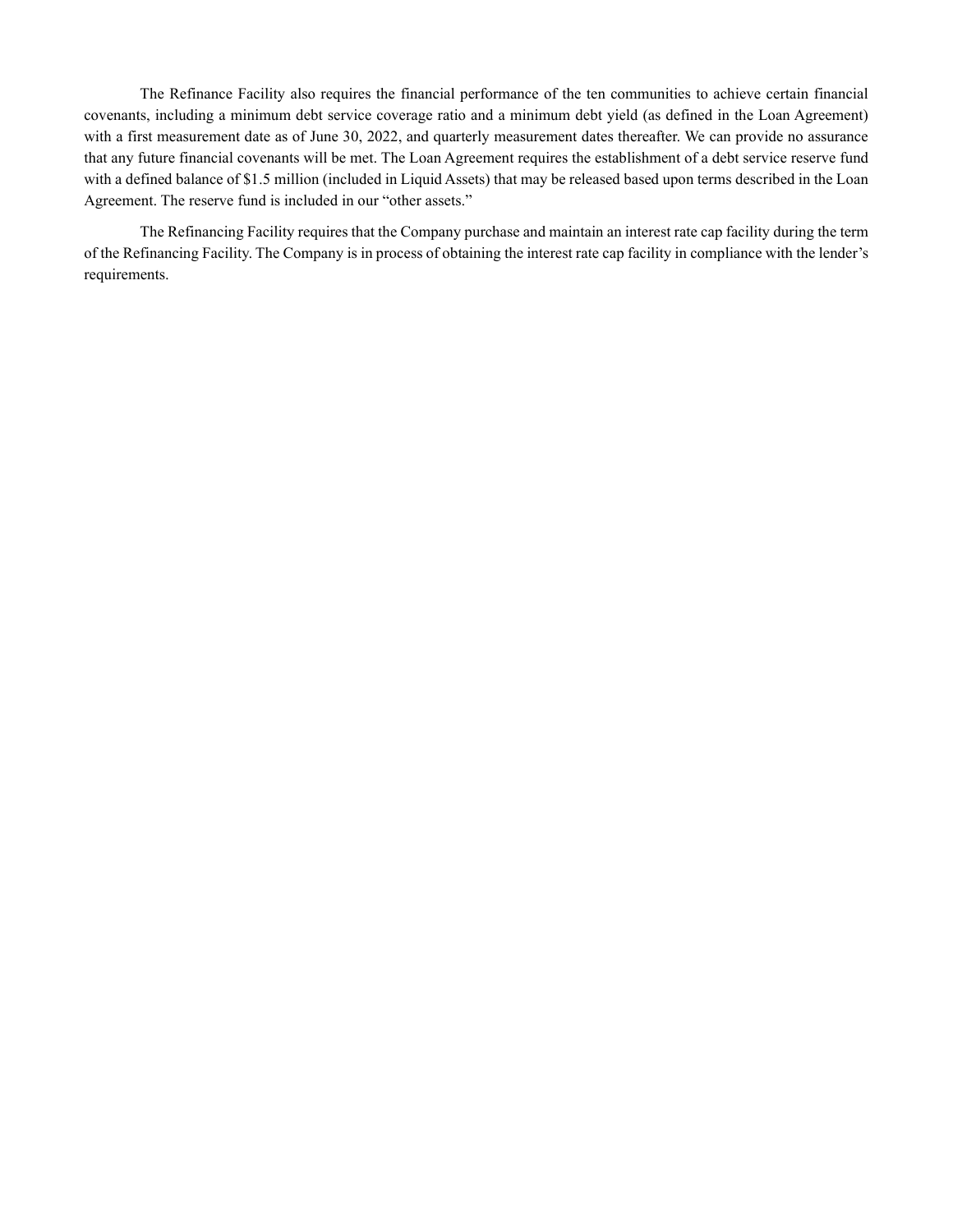## **Subsequent Events:**

In April 2022, the Company accepted \$9.1 million of cash for grants from the Provider Relief Fund's Phase 4 General Distribution, which was expanded by the CARES Act to provide grants or other funding mechanisms to eligible healthcare providers for healthcare-related expenses or lost revenues attributable to COVID-19. The CARES Act Phase 4 funds are grants that do not have to be repaid provided the Company satisfies the terms and conditions of the CARES Act.

The Company further strengthened its accounting and finance function by welcoming Kevin Detz as Chief Financial Officer and Howard Garfield as Chief Accounting Officer. Both began their employment with the Company on May 1, 2022.

### **Liquidity and Capital Resources**

## **Short-term liquidity**

Our primary source of short-term liquidity is our cash and cash equivalents and results from operations. As of March 31, 2022, we had \$48.6 million of cash and cash equivalents. Due to the continued effects the COVID-19 pandemic, our operations have not yet returned to 2019, pre-pandemic levels. We currently anticipate cash flow from operations will continue to be impacted for at least the near-term. Our known liquidity requirements primarily consist of funds necessary to pay for operating expenses related to our communities and other expenditures, including general and administrative expenses, interest and scheduled principal payments on our debt and dividends on our redeemable preferred stock.

The Refinancing Facility we entered into in March 2022, contains financial covenants that are effective beginning June 30, 2022, and quarterly thereafter. Based on current operations, the Company expects to be in compliance with the June 30, 2022, covenants. There is no assurance that the Company will be able to meet any future financial covenant requirements. In addition, we are required to maintain cash and cash equivalents of no less than \$13 million, inclusive of a \$1.5 million lender service reserve, which is included in "other assets."

Additional short-term sources of liquidity include grants under the CARES Act. As described above, these grants are available to reimburse the Company for COVID-19 related expenses. In April 2022, we received a grant of \$9.1million, where we believe we will be able to meet the CARES Act requirements which will allow the Company to retain the funds and not repay the grant. We do not consider this to be a significant source of liquidity in the future. There is no assurance that we will meet such requirements or qualify for, or receive, any additional CARES Act funds in the future. In addition, the Company is eligible for funding in connection with various state programs.

## **Long-term liquidity**

The Company, from time to time, considers and evaluates financial and capital raising transactions related to its portfolio, including debt financing or refinancings, purchases and sales of assets, and other transactions. If capital were obtained through the issuance of Company equity, the issuance of Company securities would dilute the ownership of our existing stockholders and any newly-issued securities may have rights, preferences, and/or privileges senior to those of our common stock. There can be no assurance that the Company will continue to generate cash flows at or above current levels, or that the Company will be able to obtain the capital necessary to meet the Company's short and long-term capital requirements.

In connection with the refinancing transaction in March 2022, the Company was able to refinance certain debt due during 2022 and 2023 with longer-term financing that matures in 2026. In addition, \$10.0 million is available as delayed loans that can be borrowed upon achieving and maintaining certain financial covenant requirements and up to an additional uncommitted \$40 million may be available to fund future growth initiatives. There is no assurance that we will be able to meet future financial covenant requirements.

As discussed in "Note 4. Notes Payable" of the condensed consolidated financial statements, the Company has scheduled maturities of debt coming due in the next five years and thereafter. The Company currently expects to be able to meet those maturities from cash on hand, future operations and future refinancings. The Refinance Facility matures in four years with an optional one-year extension if certain financial performance metrics and other customary conditions are maintained. There is no assurance that we will be able to meet such conditions or source refinancings at the time any of our debt matures or whether the terms of such refinancings will be comparable or satisfactory compared to our current loans.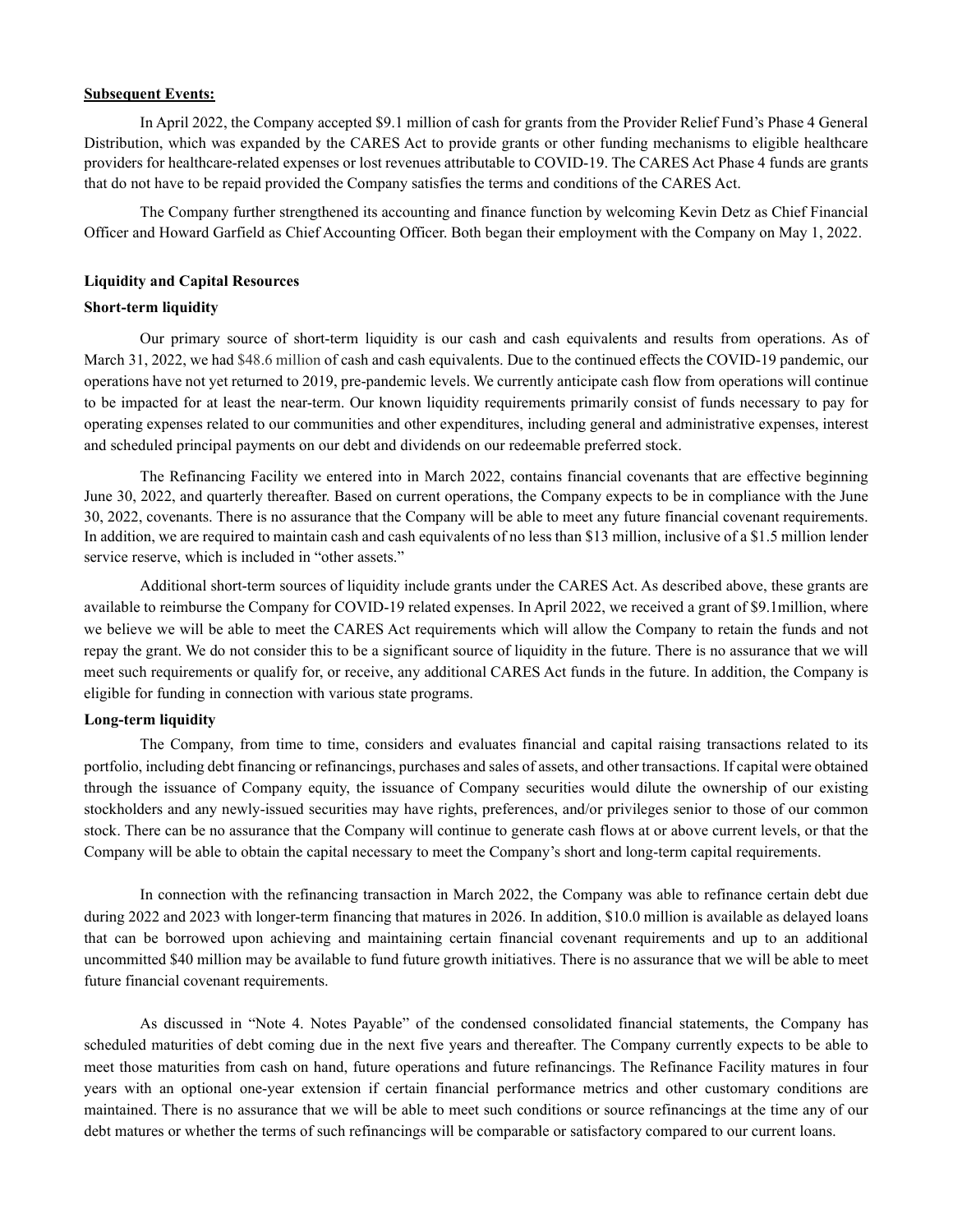The Company has unencumbered properties with a net book value of \$24.0 million as of March 31, 2022, which could provide a source of liquidity from new debt.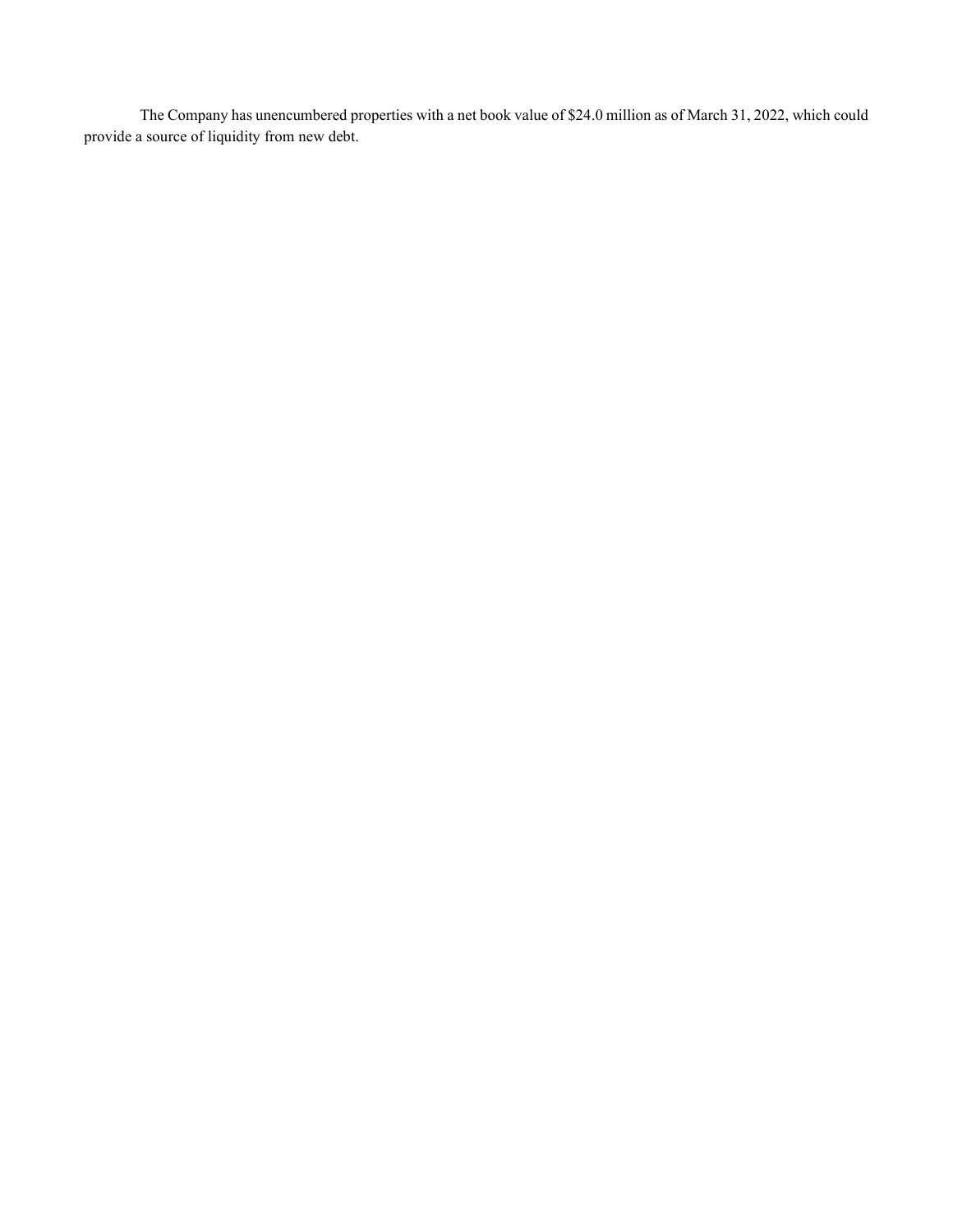### **Conference Call Information**

The Company will host a conference call with senior management to discuss the Company's financial results for the three months ended March 31, 2022, on Monday, May 23, 2022, at 1:30 p.m. Eastern Time. To participate, dial 877-407-0989 (no passcode required). A link to the simultaneous webcast of the teleconference will be available at https://www.webcasteqs.com/register/sonidasenior20220516/en.

For the convenience of the Company's shareholders and the public, the conference call will be recorded and available for replay starting May 23, 2022, through June 6, 2022. To access the conference call replay, call 877-660-6853, passcode 13729622. A transcript of the call will be posted in the Investor Relations section of the Company's website.

#### **About the Company**

Dallas-based Sonida Senior Living, Inc. is a leading owner-operator of independent living, assisted living and memory care communities and services for senior adults. The Company's 76 communities, with capacity for approximately 9,500 residents across 18 states, provide comfortable, safe, affordable communities where residents can form friendships, enjoy new experiences and receive personalized care from dedicated team members who treat them like family. For more information, visit www.sonidaseniorliving.com or connect with the Company on Facebook, Twitter or LinkedIn.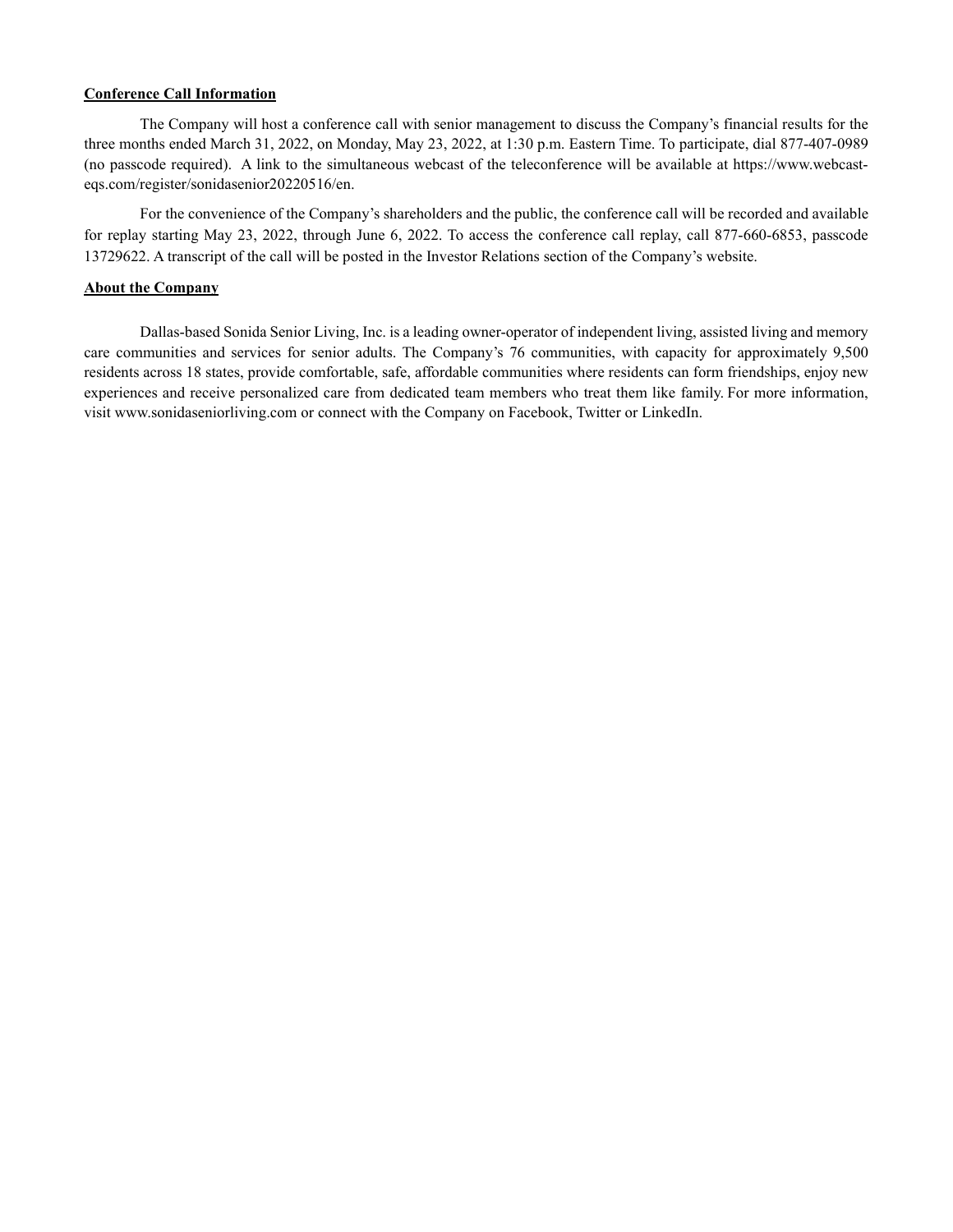#### **Safe Harbor**

This release contains forward-looking statements which are subject to certain risks and uncertainties that could cause our actual results and financial condition of Sonida Senior Living, Inc. (the "Company," "we," "our" or "us") to differ materially from those indicated in the forward-looking statements, including, among others, the risks, uncertainties and factors set forth under "Item. 1A. Risk Factors" in our Annual Report on Form 10-K for the fiscal year ended December 31, 2021, filed with the Securities and Exchange Commission (the "SEC") on April 15, 2022, and also include the following: the impact of COVID-19, including the actions taken to prevent or contain the spread of COVID-19, the transmission of its highly contagious variants and sub-lineages and the development and availability of vaccinations and other related treatments, or another epidemic, pandemic or other health crisis; the Company's ability to generate sufficient cash flows from operations, additional proceeds from debt financings or refinancings, and proceeds from the sale of assets to satisfy its short and long-term debt obligations; increases in market interest rates that increase the cost of our debt obligations; increased competition for, or a shortage of, skilled workers, including due to the COVID-19 pandemic or general labor market conditions, along with wage pressures resulting from such increased competition, low unemployment levels, use of contract labor, minimum wage increases and/or changes in overtime laws; the Company's ability to obtain additional capital on terms acceptable to it; the Company's ability to extend or refinance its existing debt as such debt matures; the Company's compliance with its debt agreements, including certain financial covenants and the terms and conditions of its recent forbearance agreements, and the risk of cross-default in the event such non-compliance occurs; the Company's ability to complete acquisitions and dispositions upon favorable terms or at all; the risk of oversupply and increased competition in the markets which the Company operates; the Company's ability to improve and maintain controls over financial reporting and remediate the identified material weakness discussed in its recent Quarterly and Annual Reports filed with the SEC; the departure of the Company's key officers and personnel; the cost and difficulty of complying with applicable licensure, legislative oversight, or regulatory changes; risks associated with current global economic conditions and general economic factors such as inflation, the consumer price index, commodity costs, fuel and other energy costs, competition in the labor market, costs of salaries, wages, benefits, and insurance, interest rates, and tax rates; and changes in accounting principles and interpretations.

For information about Sonida Senior Living, visit www.sonidaseniorliving.com Investor Contact: Kimberly Lody, Chief Executive Officer, at 972-308-8323 Press Contact: media@sonidaliving.com.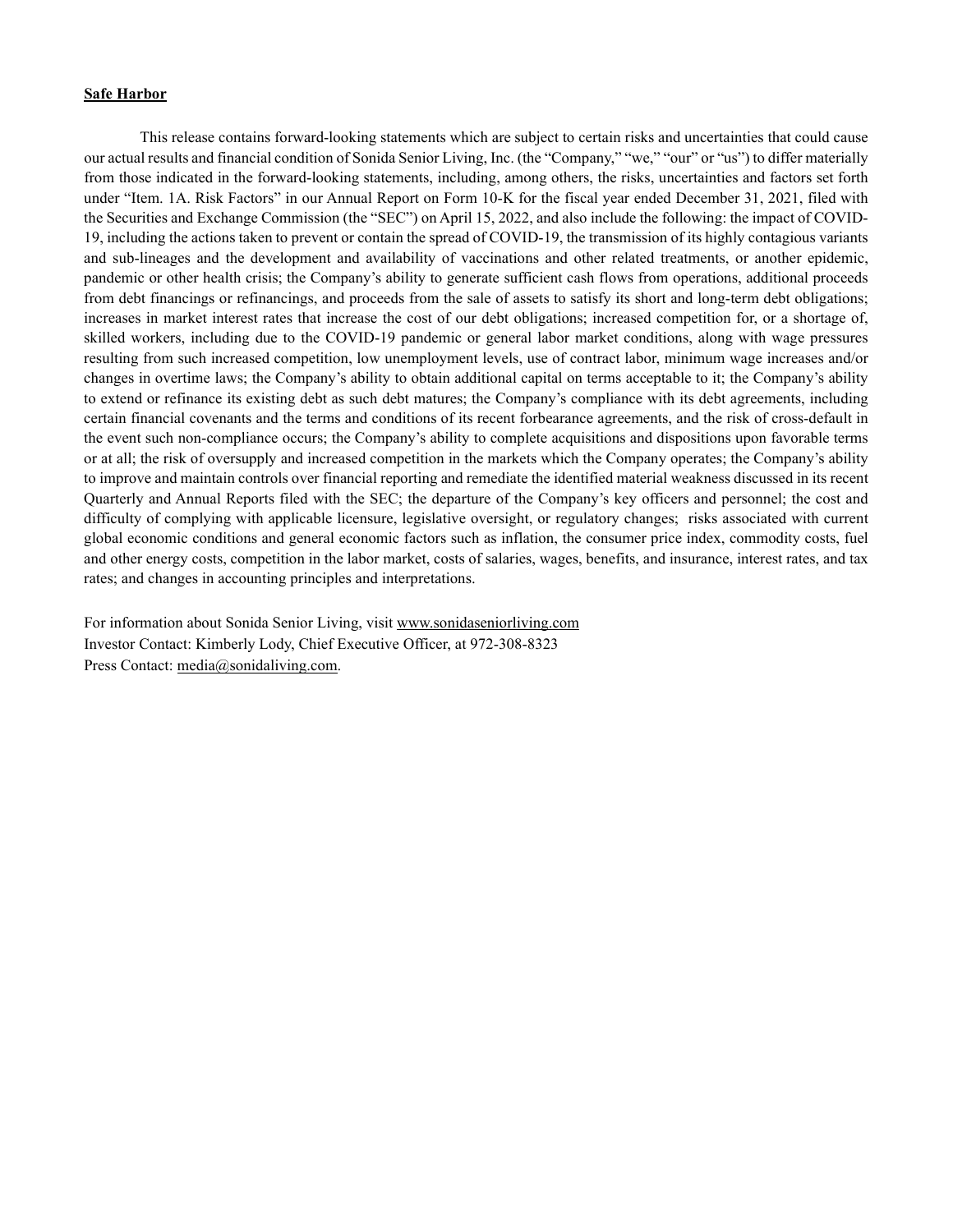# **Sonida Senior Living, Inc. Condensed Consolidated Statements of Operations (Unaudited) (in thousands, except per share data)**

|                                                       |                                        | <b>Three Months Ended</b><br>March 31, |         |  |  |  |
|-------------------------------------------------------|----------------------------------------|----------------------------------------|---------|--|--|--|
|                                                       | 2022                                   |                                        | 2021    |  |  |  |
| <b>Revenues:</b>                                      |                                        |                                        |         |  |  |  |
| Resident revenue                                      | \$<br>50,834                           | \$                                     | 45,202  |  |  |  |
| Management fees                                       | 628                                    |                                        | 1,186   |  |  |  |
| Community reimbursement revenue                       | 7,022                                  |                                        | 15,260  |  |  |  |
| Total revenues                                        | 58,484                                 |                                        | 61,648  |  |  |  |
| <b>Expenses:</b>                                      |                                        |                                        |         |  |  |  |
| Operating expenses                                    | 41,929                                 |                                        | 36,758  |  |  |  |
| General and administrative expenses                   | 6,445                                  |                                        | 7,187   |  |  |  |
| Stock-based compensation expense                      | 1,828                                  |                                        | 166     |  |  |  |
| Depreciation and amortization expense                 | 9,578                                  |                                        | 9,283   |  |  |  |
| Community reimbursement expense                       | 7,022                                  |                                        | 15,260  |  |  |  |
| <b>Total expenses</b>                                 | 66,802                                 |                                        | 68,654  |  |  |  |
| Other income (expense):                               |                                        |                                        |         |  |  |  |
| Interest income                                       | 1                                      |                                        | 4       |  |  |  |
| Interest expense                                      | (7,603)                                |                                        | (9,374) |  |  |  |
| Gain (loss) on extinguishment of debt                 | (641)                                  |                                        | 46,999  |  |  |  |
| Loss on disposition of assets, net                    |                                        |                                        | (421)   |  |  |  |
| Other income                                          | 137                                    |                                        | 8,705   |  |  |  |
| Income (loss) before provision for income taxes       | (16, 424)                              |                                        | 38,907  |  |  |  |
| Provision for income taxes                            | (254)                                  |                                        | (63)    |  |  |  |
| Net income (loss)                                     | (16, 678)                              |                                        | 38,844  |  |  |  |
| Dividends on Series A convertible preferred stock     | (1, 133)                               |                                        |         |  |  |  |
| Net income (loss) attributable to common stockholders | $\boldsymbol{\mathsf{S}}$<br>(17, 811) | $\mathcal{S}$                          | 38,844  |  |  |  |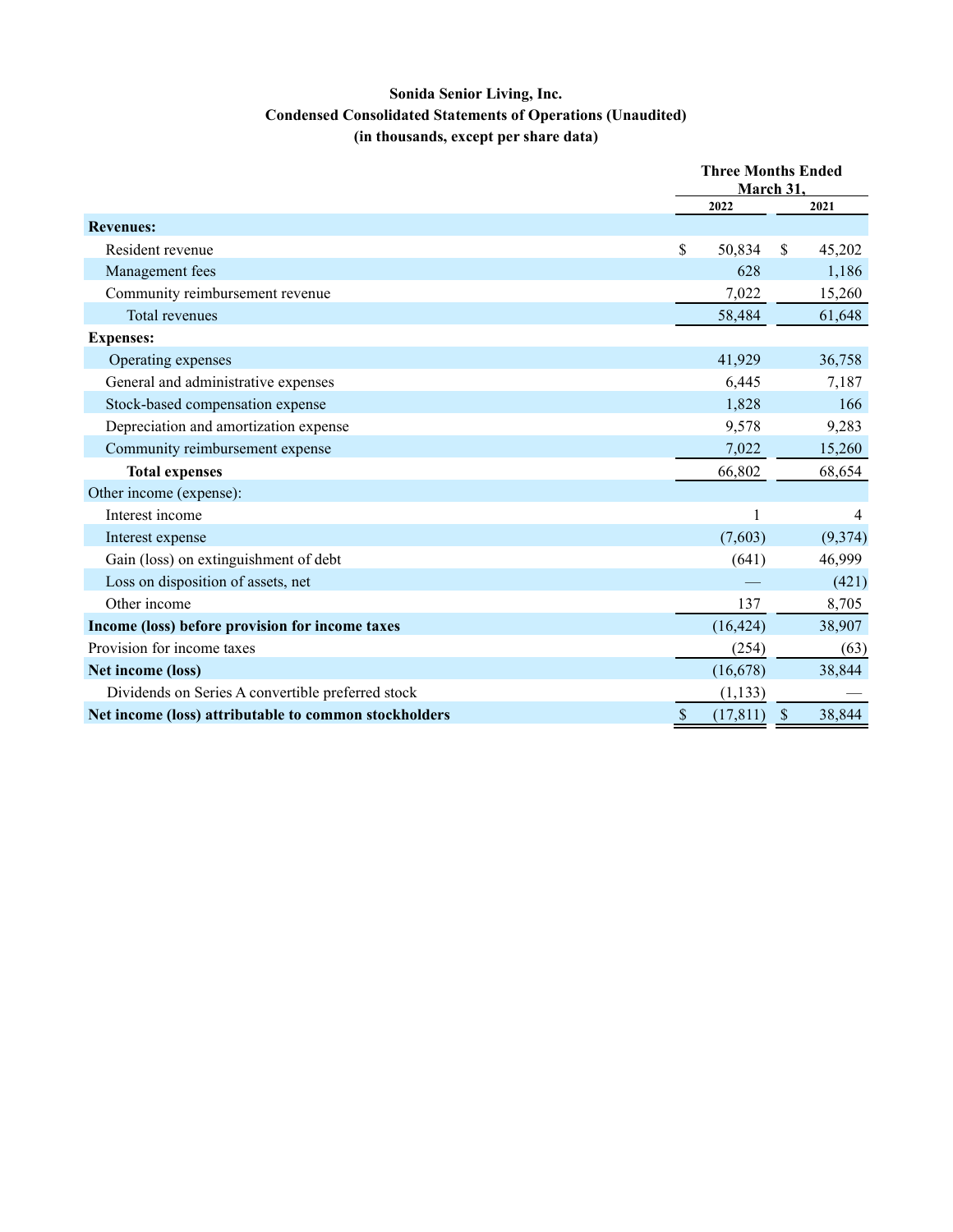# **Sonida Senior Living, Inc. Condensed Consolidated Balance Sheets (Unaudited) (in thousands, except per share amounts)**

|                                                                                                                                                                          |               | March 31,<br>2022 | December 31,<br>2021 |            |  |
|--------------------------------------------------------------------------------------------------------------------------------------------------------------------------|---------------|-------------------|----------------------|------------|--|
| <b>Assets</b>                                                                                                                                                            |               |                   |                      |            |  |
| <b>Current assets:</b>                                                                                                                                                   |               |                   |                      |            |  |
| Cash and cash equivalents                                                                                                                                                | $\mathcal{S}$ | 48.634            | $\mathbb{S}$         | 78.691     |  |
| Restricted cash                                                                                                                                                          |               | 3.982             |                      | 4,882      |  |
| Accounts receivable, net                                                                                                                                                 |               | 4,502             |                      | 3,983      |  |
| Property tax and insurance deposits                                                                                                                                      |               | 3,946             |                      | 6,666      |  |
| Prepaid expenses and other                                                                                                                                               |               | 7,665             |                      | 9,328      |  |
| <b>Total current assets</b>                                                                                                                                              |               | 68,729            |                      | 103,550    |  |
| Property and equipment, net                                                                                                                                              |               | 627,844           |                      | 621,199    |  |
| Other assets, net                                                                                                                                                        |               | 6,808             |                      | 3,803      |  |
| <b>Total assets</b>                                                                                                                                                      | $\mathcal{S}$ | 703,381           | $\mathbb{S}$         | 728,552    |  |
| <b>Liabilities and Equity</b>                                                                                                                                            |               |                   |                      |            |  |
| <b>Current liabilities:</b>                                                                                                                                              |               |                   |                      |            |  |
| Accounts payable and accrued expense                                                                                                                                     | \$            | 48,528            | \$                   | 46,194     |  |
| Current portion of notes payable, net of deferred financing costs                                                                                                        |               | 43,851            |                      | 69,769     |  |
| Deferred income                                                                                                                                                          |               | 3,527             |                      | 3,162      |  |
| Federal and state income taxes payable                                                                                                                                   |               | 850               |                      | 599        |  |
| Other current liabilities                                                                                                                                                |               | 778               |                      | 758        |  |
| <b>Total current liabilities</b>                                                                                                                                         |               | 97,534            |                      | 120,482    |  |
| Notes payable, net of deferred financing costs and current portion                                                                                                       |               | 627,170           |                      | 613,342    |  |
| Other liabilities                                                                                                                                                        |               | 220               |                      | 288        |  |
| <b>Total liabilities</b>                                                                                                                                                 |               | 724,924           |                      | 734,112    |  |
| Commitments and contingencies                                                                                                                                            |               |                   |                      |            |  |
| Redeemable preferred stock:                                                                                                                                              |               |                   |                      |            |  |
| Series A convertible preferred stock, \$0.01 par value; 41 shares authorized, 41 shares<br>issued and outstanding                                                        |               | 41,250            |                      | 41,250     |  |
| <b>Shareholders' deficit:</b>                                                                                                                                            |               |                   |                      |            |  |
| Preferred stock \$0.01 par value per share; 15,000 shares authorized; none issued<br>or outstanding                                                                      |               |                   |                      |            |  |
| Common stock \$0.01 par value per share; 15,000 shares authorized; 6,665 and<br>6,634 issued and outstanding as of March 31, 2022 and December 31, 2021,<br>respectively |               | 67                |                      | 66         |  |
| Additional paid-in capital                                                                                                                                               |               | 296,475           |                      | 295,781    |  |
| Retained deficit                                                                                                                                                         |               | (359, 335)        |                      | (342, 657) |  |
| <b>Total shareholders' deficit</b>                                                                                                                                       |               | (62, 793)         |                      | (46, 810)  |  |
| Total liabilities, redeemable preferred stock and shareholders' deficit                                                                                                  | \$            | 703,381           | \$                   | 728,552    |  |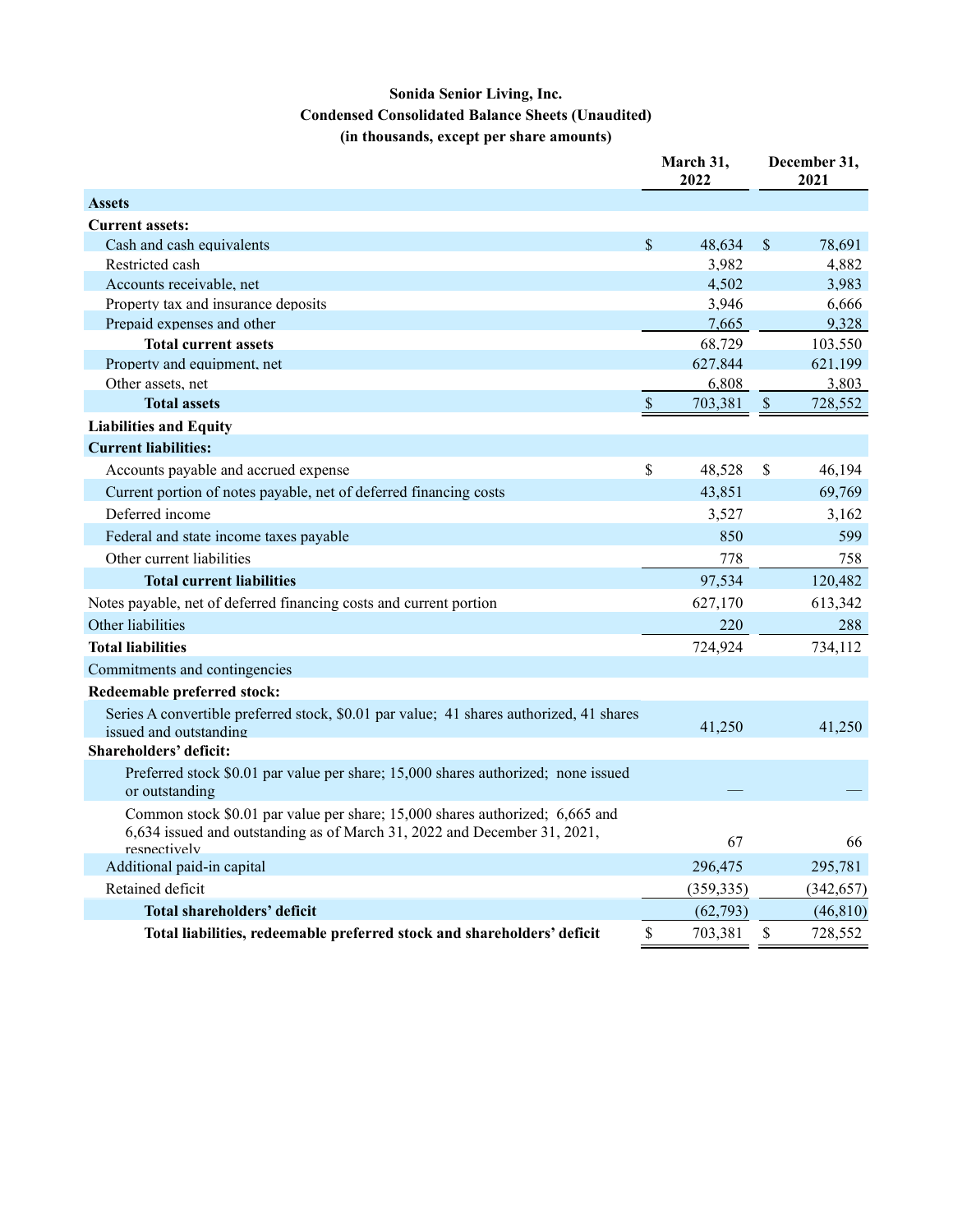#### **RECONCILIATION OF NON-GAAP FINANCIAL MEASURES**

This earnings release contains the financial measures (1) Consolidated Net Operating Income, (2) Consolidated Net Operating Income Margin, (3) Same-Store Net Operating Income, (4) Same-Store Net Operating Income Margin, (5) Adjusted EBITDAR, (6) Adjusted EBITDAR excluding COVID-19 impact, (7) Adjusted CFFO, and (8) Adjusted CFFO excluding COVID-19 impact, all of which are not calculated in accordance with U.S. Generally Accepted Accounting Principles ("GAAP"). Presentations of these non-GAAP financial measures are intended to aid investors in better understanding the factors and trends affecting the Company's performance and liquidity. However, investors should not consider these non-GAAP financial measures as a substitute for financial measures determined in accordance with GAAP, including net income (loss), income (loss) from operations, or net cash provided by (used in) operating activities. Investors are cautioned that amounts presented in accordance with the Company's definitions of these non-GAAP financial measures may not be comparable to similar measures disclosed by other companies because not all companies calculate non-GAAP measures in the same manner. Investors are urged to review the following reconciliations of these non-GAAP financial measures from the most comparable financial measures determined in accordance with GAAP.

## **CONSOLIDATED NET OPERATING INCOME AND CONSOLIDATED NET OPERATING INCOME MARGIN**

Consolidated Net Operating Income and Consolidated Net Operating Income Margin are non-GAAP performance measures that the Company defines as net income (loss) excluding: general and administrative expenses, interest income, interest expense, other income/expense, provision for income taxes, settlement fees and expenses; and further adjusted to exclude income/expense associated with non-cash, non-operational, transactional, or organizational restructuring items that management does not consider as part of the Company's underlying core operating performance and that management believes impact the comparability of performance between periods. For the periods presented herein, such other items include stockbased compensation expense, depreciation and amortization expense, long-lived asset impairment, gain(loss) on extinguishment of debt, loss on settlement of backstop, and gain(loss) on disposition of assets.

The Company believes that presentation of Consolidated Net Operating Income and Consolidated Net Operating Income Margin as performance measures are useful to investors because (i) they are one of the metrics used by the Company's management for budgeting and other planning purposes, to review the Company's historic and prospective core operating performance, and to make day-to-day operating decisions; (ii) they provide an assessment of operational factors that management can impact in the short-term, namely revenues and the controllable cost structure of the organization, by eliminating items related to the Company's financing and capital structure, and other items that management does not consider as part of the Company's underlying core operating performance and that management believes impact the comparability of performance between periods.

Consolidated Net Operating Income and Consolidated Net Operating Income Margin have material limitations as performance measures, including: (i) excluded interest is necessary to operate the Company's business under its current financing and capital structure; (ii) excluded depreciation, amortization and impairment charges may represent the wear and tear and/or reduction in value of the Company's communities and other assets and may be indicative of future needs for capital expenditures; and (iii) the Company may incur income/expense similar to those for which adjustments are made, such as gain/loss on sale of assets, debt extinguishment, non-cash stock-based compensation expense, and transaction and other costs, and such income/expense may significantly affect the Company's operating results.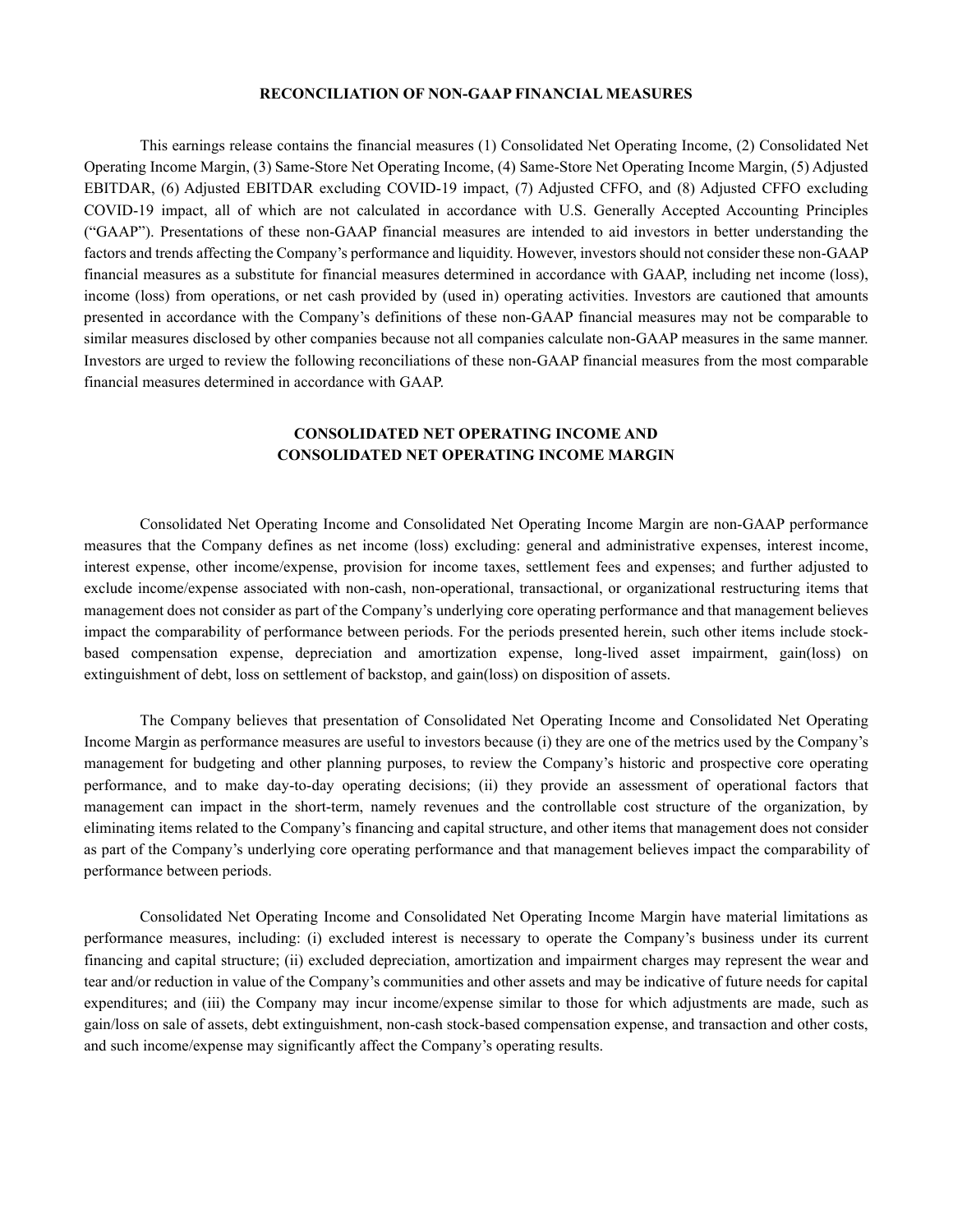| (Dollars in thousands)                          | <b>Quarters</b> ended<br>March 31, |          |               |           |    | Quarter ended<br>December 31, |  |  |  |
|-------------------------------------------------|------------------------------------|----------|---------------|-----------|----|-------------------------------|--|--|--|
|                                                 |                                    | 2022     |               | 2021      |    | 2021                          |  |  |  |
| <b>Consolidated net operating income</b>        |                                    |          |               |           |    |                               |  |  |  |
| Net income (loss)                               | \$                                 | (16,678) | S             | 38,844    | S. | 1,175                         |  |  |  |
| General and administrative expenses             |                                    | 6,445    |               | 7,187     |    | 6,606                         |  |  |  |
| Stock-based compensation expense                |                                    | 1,828    |               | 166       |    | 1,537                         |  |  |  |
| Depreciation and amortization expense           |                                    | 9,578    |               | 9,283     |    | 10,059                        |  |  |  |
| Long-lived asset impairment                     |                                    |          |               |           |    | 6,502                         |  |  |  |
| Interest income                                 |                                    | (1)      |               | (4)       |    | (1)                           |  |  |  |
| Interest expense                                |                                    | 7,603    |               | 9,374     |    | 8,660                         |  |  |  |
| (Gain) loss on extinguishment of debt           |                                    | 641      |               | (46,999)  |    | (31,609)                      |  |  |  |
| Loss on settlement of backstop                  |                                    |          |               |           |    | 4,600                         |  |  |  |
| Loss on disposition of assets, net              |                                    |          |               | 421       |    |                               |  |  |  |
| Other income $(1)$                              |                                    | (137)    |               | (8,705)   |    |                               |  |  |  |
| Provision for income taxes                      |                                    | 254      |               | 63        |    | 215                           |  |  |  |
| Settlement fees and expenses <sup>(2)</sup>     |                                    | 231      |               | 235       |    | 495                           |  |  |  |
| <b>Consolidated net operating income</b>        |                                    | 9,764    | <sup>\$</sup> | 9,865     | S  | 8,239                         |  |  |  |
| Resident revenue                                | \$                                 | 50,834   | \$            | 45,202    | \$ | 49,394                        |  |  |  |
| <b>Consolidated net operating income margin</b> |                                    | 19.2%    |               | $21.8 \%$ |    | 16.7%                         |  |  |  |

(1) Includes CARES Act funds of \$8.7 million received in January 2021, that are included in other income on the Condensed Consolidated Statement of Operations (Unaudited) for the three months ended March 31, 2021, and added back in the reconciliation above.

<sup>(2)</sup> Settlement fees and expenses relate to non-recurring settlements with third parties for contract terminations, insurance claims and related fees.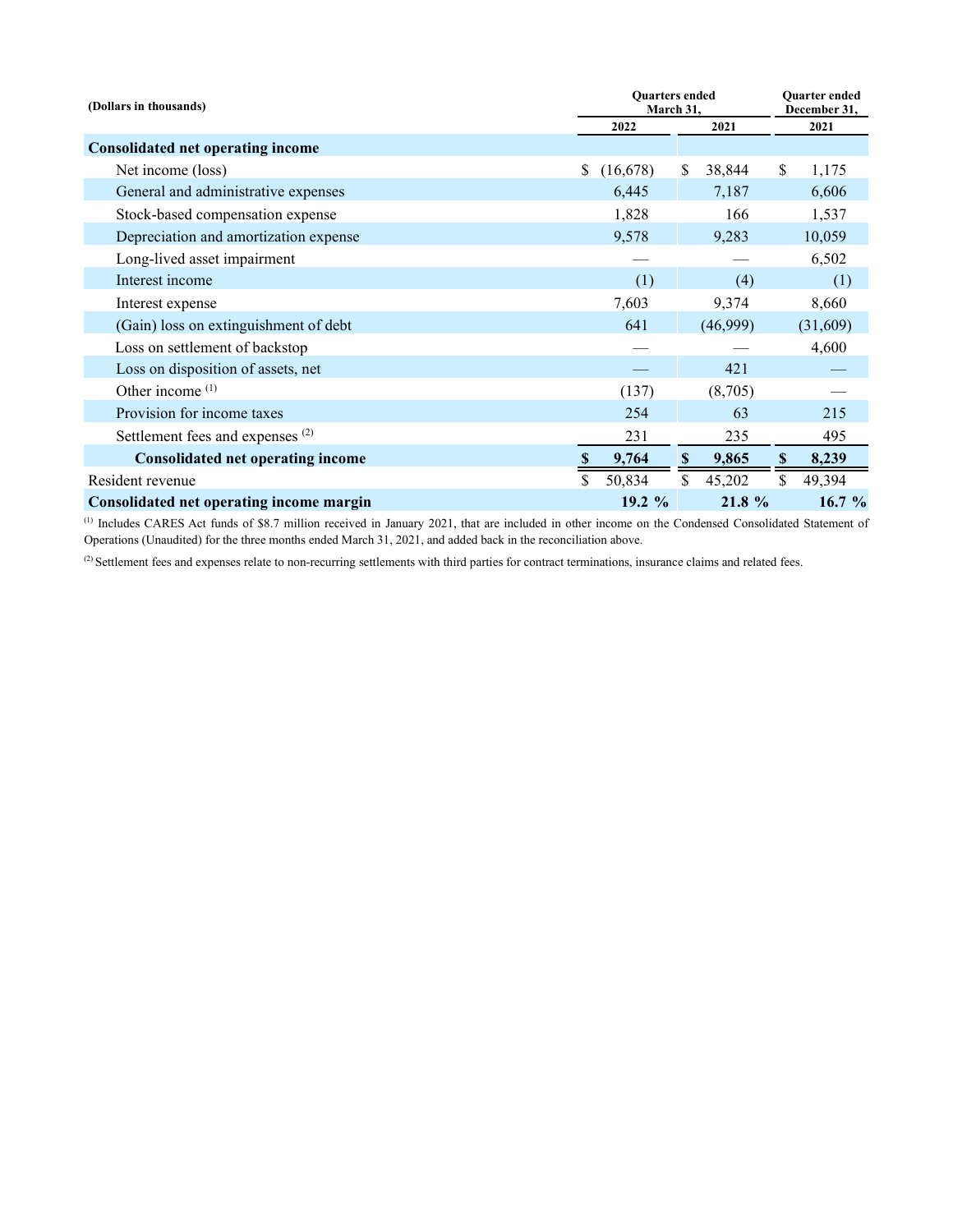## **SAME-STORE NET OPERATING INCOME AND SAME-STORE NET OPERATING INCOME MARGIN (UNAUDITED)**

Same-Store Net Operating Income and Same-Store Net Operating Income Margin are non-GAAP performance measures for the Company's portfolio of 60 owned continuing communities that the Company defines as net income (loss) excluding: general and administrative expenses, interest income, interest expense, other income/expense, provision for income taxes, settlement fees and expenses, revenue and operating expenses from the Company's disposed properties; and further adjusted to exclude income/expense associated with non-cash, non-operational, transactional, or organizational restructuring items that management does not consider as part of the Company's underlying core operating performance and that management believes impact the comparability of performance between periods. For the periods presented herein, such other items include stock-based compensation expense, depreciation and amortization expense, long-lived asset impairment, gain(loss) on extinguishment of debt, loss on settlement of backstop, and gain(loss) on disposition of assets.

The Company believes that presentation of Same-Store Net Operating Income and Same-Store Net Operating Income Margin as performance measures are useful to investors because (i) they are one of the metrics used by the Company's management to evaluate the performance of our core portfolio of 60 owned continuing communities, to review the Company's comparable historic and prospective core operating performance of the 60 owned continuing communities, and to make dayto-day operating decisions; (ii) they provide an assessment of operational factors that management can impact in the shortterm, namely revenues and the controllable cost structure of the organization, by eliminating items related to the Company's financing and capital structure and other items that management does not consider as part of the Company's underlying core operating performance, and that management believes impact the comparability of performance between periods.

Same-Store Net Operating Income and Same-Store Net Operating Income Margin have material limitations as a performance measure, including: (i) excluded interest is necessary to operate the Company's business under its current financing and capital structure; (ii) excluded depreciation, amortization and impairment charges may represent the wear and tear and/or reduction in value of the Company's communities, and other assets and may be indicative of future needs for capital expenditures; and (iii) the Company may incur income/expense similar to those for which adjustments are made, such as gain(loss) on sale of assets, gain(loss) debt extinguishment, non-cash stock-based compensation expense, and transaction and other costs, and such income/expense may significantly affect the Company's operating results.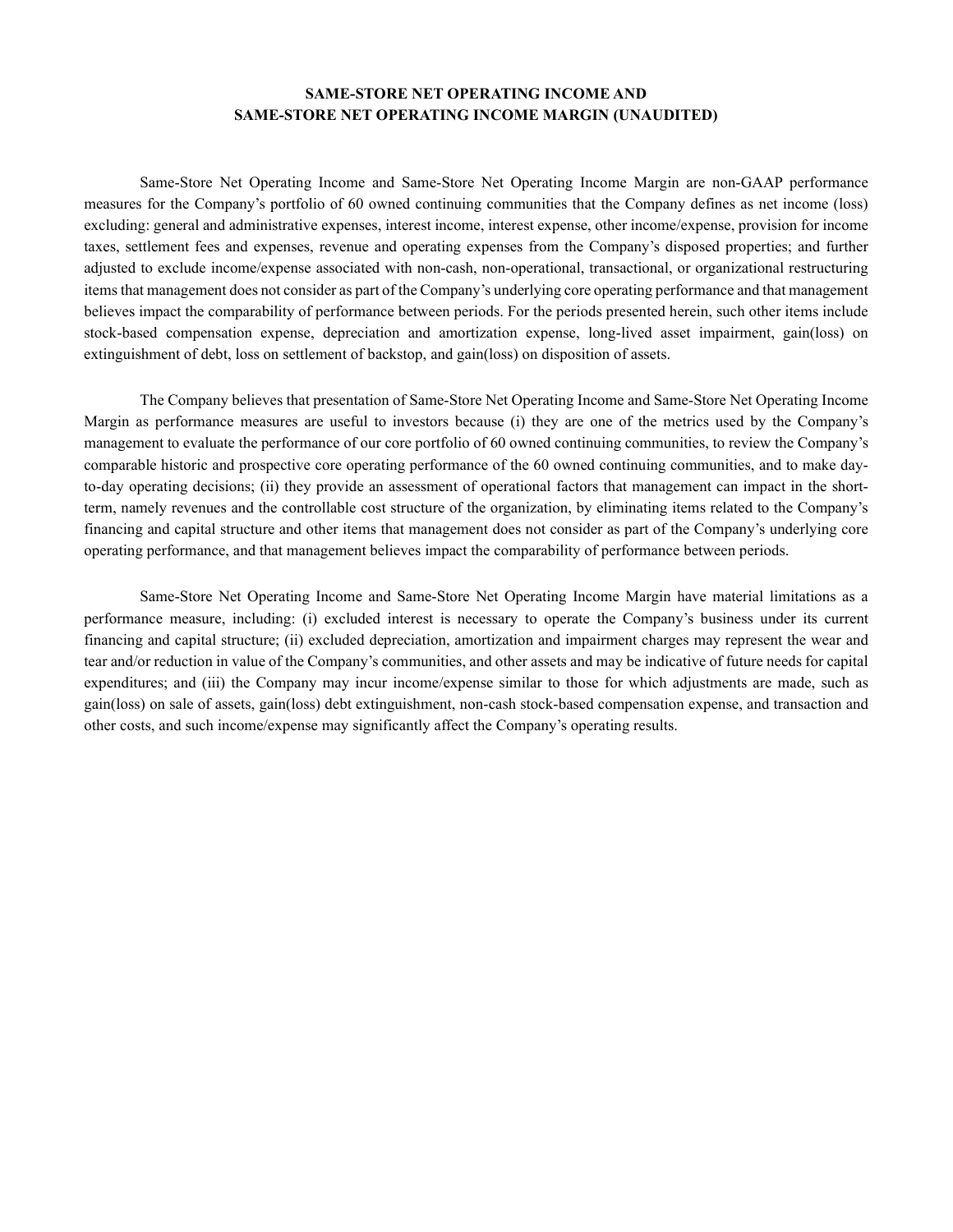| (Dollars in thousands)                                         |              | <b>Ouarters</b> ended<br>March 31, | <b>Ouarter</b> ended<br>December 31, |  |  |
|----------------------------------------------------------------|--------------|------------------------------------|--------------------------------------|--|--|
|                                                                | 2022         | 2021                               | 2021                                 |  |  |
| Same-store net operating income                                |              |                                    |                                      |  |  |
| Net income (loss)                                              | \$(16,678)   | \$38,844                           | \$<br>1.175                          |  |  |
| General and administrative expenses                            | 6,445        | 7,187                              | 6,606                                |  |  |
| Stock-based compensation expense                               | 1,828        | 166                                | 1,537                                |  |  |
| Depreciation and amortization expense                          | 9,578        | 9,283                              |                                      |  |  |
| Long-lived asset impairment                                    |              |                                    | 6,502                                |  |  |
| Interest income                                                | (1)          | (4)                                | (1)                                  |  |  |
| Interest expense                                               | 7,603        | 9,374                              | 8,660                                |  |  |
| (Gain) loss on extinguishment of debt                          | 641          | (46,999)                           | (31,609)                             |  |  |
| Loss on settlement of backstop                                 |              |                                    | 4,600                                |  |  |
| Loss on disposition of assets, net                             |              | 421                                |                                      |  |  |
| Other income <sup>(1)</sup>                                    | (137)        | (8,705)                            |                                      |  |  |
| Provision for income taxes                                     | 254          | 63                                 | 215                                  |  |  |
| Settlement fees and expenses <sup>(2)</sup>                    | 231          | 235                                | 495                                  |  |  |
| Operating margin for non same-store communities (3)            | 424          | (848)                              | 772                                  |  |  |
| Same-store community net operating income                      | \$10,188     | \$<br>9,017                        | 9,011<br>S                           |  |  |
| Resident revenue                                               | \$50,834     | \$45,202                           | 49,394<br>$\mathcal{S}$              |  |  |
| Resident revenue for non same-store communities <sup>(4)</sup> | (337)        | (99)                               |                                      |  |  |
| Same-store community resident revenue                          | 50,497<br>-S | $\mathbb{S}$<br>45,103             | $\mathcal{S}$<br>49,394              |  |  |
| Same-store community net operating income margin               | 20.2 %       | 20.0%                              | 18.2 %                               |  |  |

(1) Includes CARES Act funds of \$8.7 million received in January 2021 that are included in other income on the Condensed Consolidated Statement of Operations (Unaudited) for the three months ended March 31, 2021 and added back in the reconciliation above.

(2) Settlement fees and expenses relate to non-recurring settlements with third parties for contract terminations, insurance claims, and related fees.

<sup>(3)</sup> Operating margin for non same-store communities relate to operating margin incurred in the quarters ended March 31, 2022 and 2021 respectively, related to the operations of the two Indiana senior living communities acquired by the Company in February 2022 and the senior living communities transitioned in the first quarter of 2021.

(4) Resident revenue for non-same-store communities relates to revenues earned in the operations for the quarters ended March 31, 2022 and 2021, respectively, related to the revenues earned in the operations of the two Indiana senior living communities acquired by the Company in February 2022 and the senior living communities transitioned in the first quarter of 2021.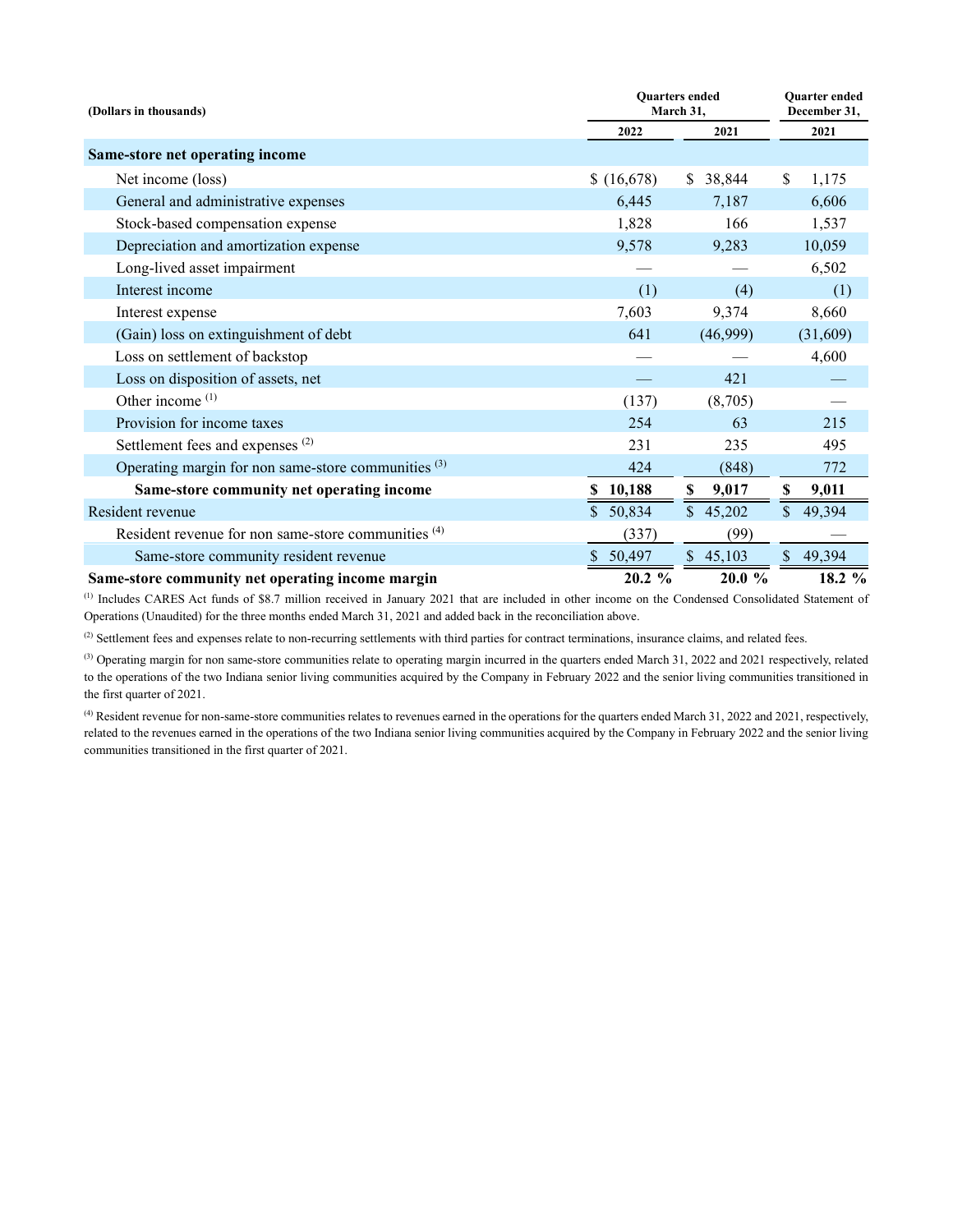#### **ADJUSTED EBITDAR AND ADJUSTED EBITDAR EXCLUDING COVID-19 IMPACT (UNAUDITED)**

Adjusted EBITDAR and Adjusted EBITDAR excluding COVID-19 impact are non-GAAP performance measures that the Company defines as net income (loss) excluding: interest income, interest expense, other expense/income, provision for income taxes; and further adjusted to exclude income/expense associated with non-cash, non-operational, transactional, or organizational restructuring items that management does not consider as part of the Company's underlying core operating performance and that management believes impact the comparability of performance between periods. For the periods presented herein, such other items include depreciation and amortization expense, stock-based compensation expense, provision for bad debts, long-lived asset impairment, gain(loss) on extinguishment of debt, gain(loss) on disposition of assets, loss on settlement of backstop, casualty losses, transaction and conversion costs, and employee placement and separation costs.

The Company believes that presentation of Adjusted EBITDA and Adjusted EBITDA excluding COVID-19 impact as performance measures are useful to investors because they are one of the metrics that the Company uses because it provides an assessment of operational factors that management can impact in the short-term, namely revenues and the controllable cost structure of the organization, by eliminating items related to the Company's financing and capital structure and other items that management does not consider as part of the Company's underlying core operating performance and that management believes impact the comparability of performance between periods.

Adjusted EBITDA and Adjusted EBITDA excluding COVID-19 impact have material limitations as a performance measure, including: (i) excluded interest is necessary to operate the Company's business under its current financing and capital structure; (ii) excluded depreciation, amortization and impairment charges may represent the wear and tear and/or reduction in value of the Company's communities and other assets and may be indicative of future needs for capital expenditures; and (iii) the Company may incur income/expense similar to those for which adjustments are made, such as bad debts, gain(loss) on sale of assets, or gain(loss) on debt extinguishment, loss on settlement of backstop, non-cash stock-based compensation expense and transaction and other costs, and such income/expense may significantly affect the Company's operating results.

| (In thousands)                                    | <b>Ouarters</b> ended<br>March 31 |          |              |          |               | <b>Ouarter ended</b><br>December 31 |  |
|---------------------------------------------------|-----------------------------------|----------|--------------|----------|---------------|-------------------------------------|--|
|                                                   |                                   | 2022     |              | 2021     |               | 2021                                |  |
| <b>Adjusted EBITDAR</b>                           |                                   |          |              |          |               |                                     |  |
| Net income (loss)                                 | \$                                | (16,678) | <sup>S</sup> | 38,844   | <sup>\$</sup> | 1,175                               |  |
| Depreciation and amortization expense             |                                   | 9.578    |              | 9.283    |               | 10.059                              |  |
| Stock-based compensation expense                  |                                   | 1.828    |              | 166      |               | 1.537                               |  |
| Provision for bad debts                           |                                   | 106      |              | 365      |               | 504                                 |  |
| Interest income                                   |                                   | (1)      |              | (4)      | (1)           |                                     |  |
| Interest expense                                  |                                   | 7.603    |              | 9.374    |               | 8,660                               |  |
| Long-lived asset impairment                       |                                   |          |              |          |               | 6,502                               |  |
| (Gain) loss on extinguishment of debt, net        |                                   | 641      |              | (46,999) |               | (31,609)                            |  |
| Loss on settlement of backstop                    |                                   |          |              |          |               | 4,600                               |  |
| Loss on disposition of assets, net                |                                   |          |              | 421      |               |                                     |  |
| Other income                                      |                                   | (137)    |              | (8,705)  |               |                                     |  |
| Provision for income taxes                        |                                   | 254      |              | 63       |               | 215                                 |  |
| Casualty losses <sup>(1)</sup>                    |                                   | 625      |              | 380      |               | 692                                 |  |
| Transaction and conversion costs $(2)$            |                                   | (92)     |              | (92)     |               | 356                                 |  |
| Employee placement and separation costs $(3)$     |                                   |          |              | 41       |               |                                     |  |
| <b>Adjusted EBITDAR</b>                           | $\mathbf{S}$                      | 3,727    | $\mathbf{s}$ | 3,137    | <sup>\$</sup> | 2,690                               |  |
| COVID-19 expenses $(4)$                           |                                   | 213      |              | 654      |               | 166                                 |  |
| <b>Adjusted EBITDAR excluding COVID-19 impact</b> | -S                                | 3,940    | -S           | 3,791    | -S            | 2,856                               |  |

(1) Casualty losses relate to non-recurring losses for insured claims and losses related to unexpected events.

(2) Transaction and conversion costs relate to legal and professional fees incurred for lease termination transactions, restructure projects, or related projects.

(3) Employee placement and separation costs include severance and other employment costs of organizational changes.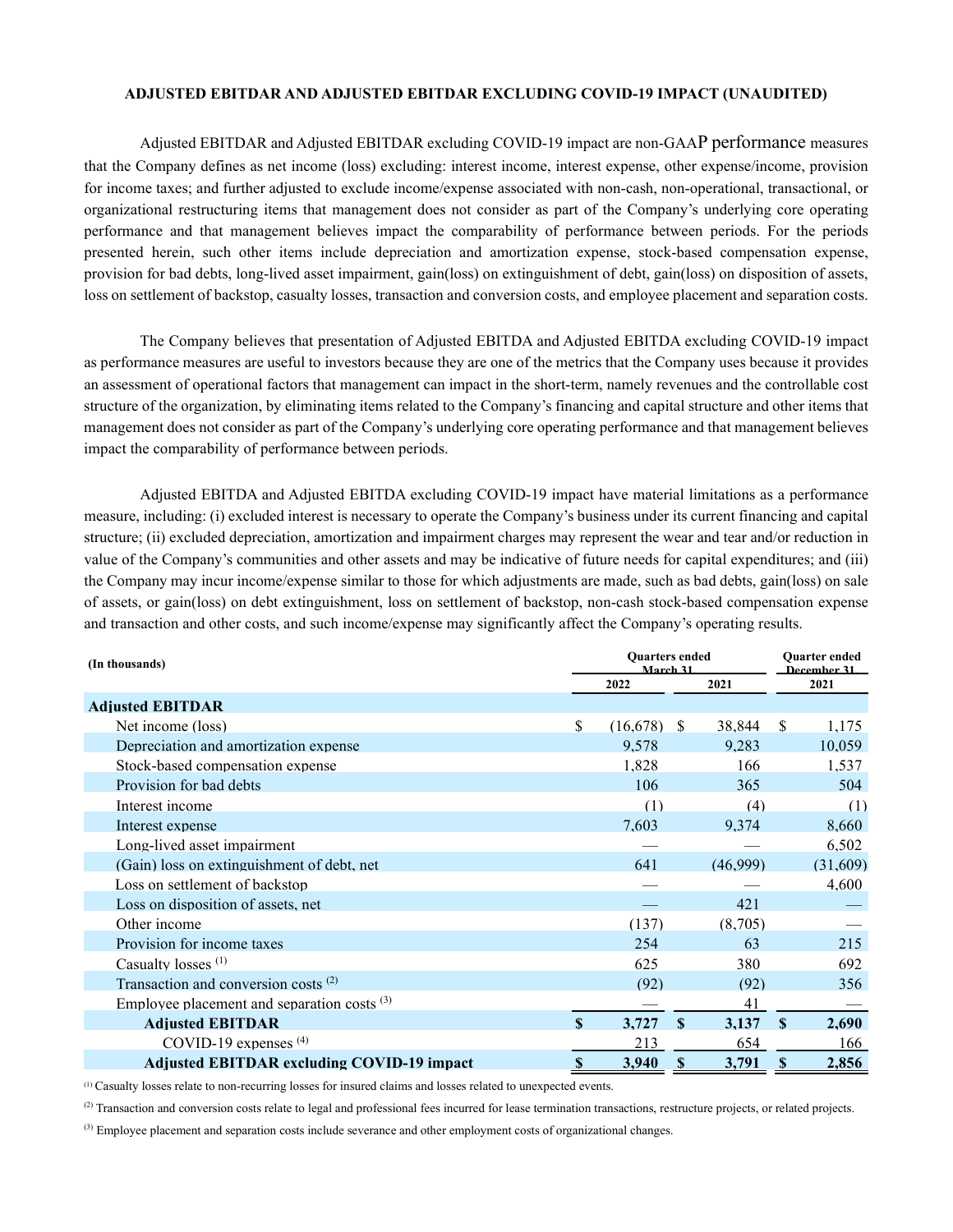(4) COVID-19 expenses are expenses for supplies and personal protective equipment, testing of the Company's residents and employees, labor and specialized disinfecting, and cleaning services.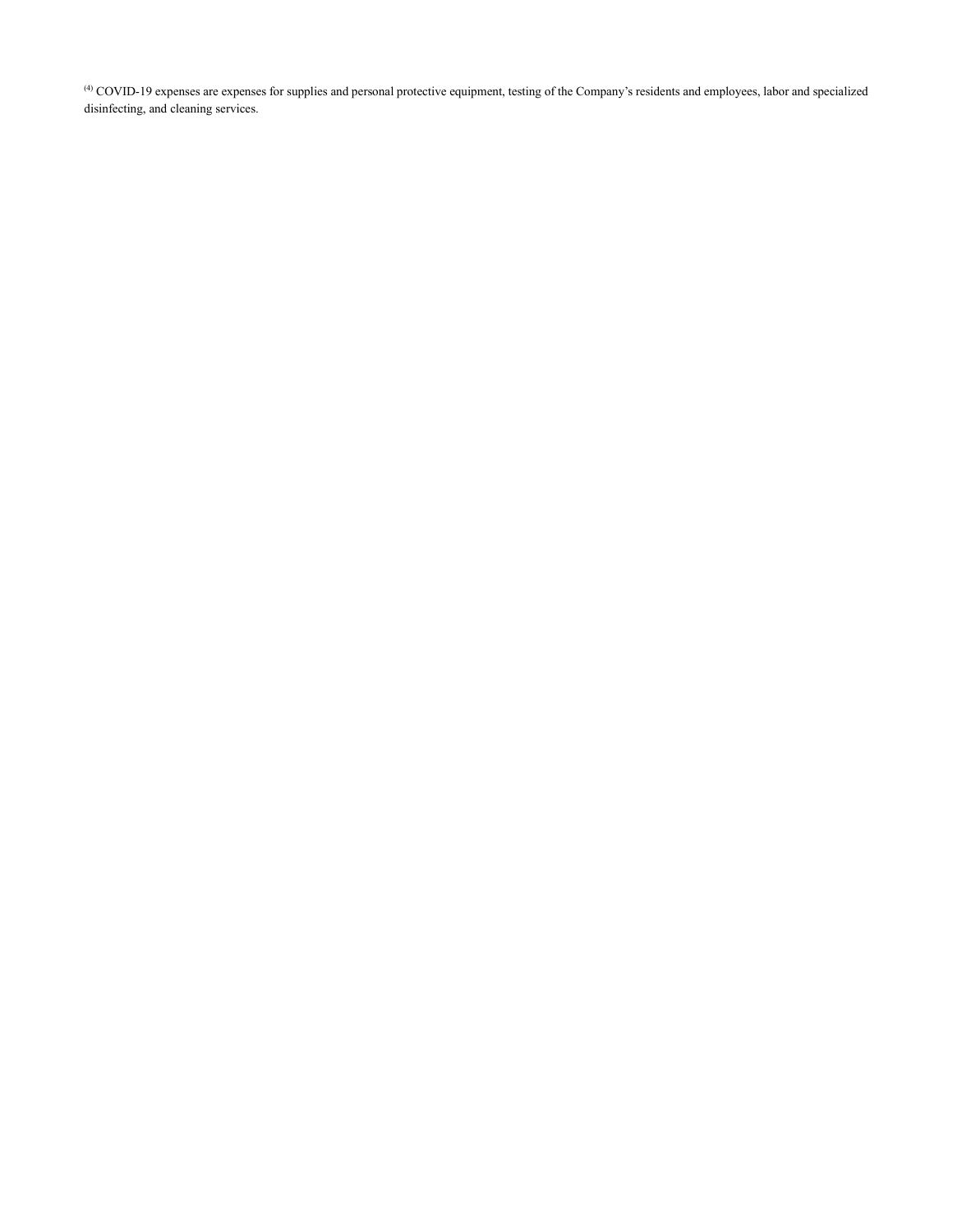### **ADJUSTED CFFO AND ADJUSTED CFFO EXCLUDING COVID-19 IMPACT**

Adjusted CFFO and Adjusted CFFO excluding COVID-19 impact is a non-GAAP liquidity measure that the Company defines as net income (loss) excluding depreciation and amortization expense, stock-based compensation expense, loss on disposition of assets, provision for bad debts, gain on extinguishment of debt, other non-cash charges, recurring capital expenditures, casualty losses, transaction and conversion costs and employee placement and separation costs.

The Company believes that presentation of Adjusted CFFO and Adjusted CFFO excluding COVID-19 impact as liquidity measures is useful to investors because they are one of the metrics used by the Company's management for budgeting and other planning purposes, to review the Company's historic and prospective sources of operating liquidity, and to review the Company's ability to service its outstanding indebtedness and make capital expenditures.

Adjusted CFFO and Adjusted CFFO excluding COVID-19 impact have material limitations as a liquidity measure, including: (i) they do not represent cash available for discretionary expenditures since certain non-discretionary expenditures, including mandatory debt principal payments, are not reflected in this measure; and (ii) the cash portion of non-recurring charges related to gain/loss on facility lease termination generally represent charges/gains that may significantly affect the Company's liquidity limits the usefulness of the measure for short-term comparisons.

| (in thousands)                                         | <b>Quarters</b> ended<br>March 31, | Quarter ended<br>December 31, |          |               |          |
|--------------------------------------------------------|------------------------------------|-------------------------------|----------|---------------|----------|
|                                                        | 2022                               |                               | 2021     |               | 2021     |
| <b>Adjusted CFFO</b>                                   |                                    |                               |          |               |          |
| Net income (loss)                                      | \$<br>(16,678)                     | <sup>S</sup>                  | 38,844   | <sup>\$</sup> | 1,175    |
| Depreciation and amortization expense                  | 9,578                              |                               | 9,283    |               | 10,059   |
| Stock-based compensation expense                       | 1,828                              |                               | 166      |               | 1,537    |
| Loss on disposition of assets, net                     |                                    |                               | 421      |               |          |
| Provision for bad debts                                | 106                                |                               | 365      |               | 504      |
| (Gain) loss on extinguishment of debt, net             | 641                                |                               | (46,999) |               | (31,609) |
| Loss on settlement of backstop                         |                                    |                               |          |               | 4,600    |
| Long-lived asset impairment                            |                                    |                               |          |               | 6,502    |
| Other non-cash charges, net (1)                        | 244                                |                               | 364      |               | 397      |
| Casualty losses <sup>(2)</sup>                         | 625                                |                               | 380      |               | 692      |
| Transaction and conversion costs <sup>(3)</sup>        | (92)                               |                               | (92)     |               | 356      |
| Employee placement and separation costs <sup>(4)</sup> |                                    |                               | 41       |               |          |
| <b>Adjusted CFFO</b>                                   | (3,748)                            |                               | 2,773    | S             | (5,787)  |
| COVID-19 relief funds $(5)$                            |                                    |                               | (8,706)  |               |          |
| COVID-19 expenses (6)                                  | 213                                |                               | 654      |               | 166      |
| Adjusted CFFO excluding COVID-19 impact                | \$<br>(3,535)                      | $\mathbf{s}$                  | (5,279)  | <sup>\$</sup> | (5, 621) |

(1) Other non-cash charges, net include amortization of deferred financing charges which are included in interest expense on the Condensed Consolidated Statement of Operations (Unaudited) and the change in deferred revenue.

<sup>(2)</sup> Casualty losses relate to non-recurring losses for insured claims and losses related to unexpected events.

<sup>(3)</sup> Transaction and conversion costs relate to legal and professional fees incurred for lease termination transactions, restructure projects or related projects.

(4) Employee placement and separation costs are severance and other employment costs of organizational changes.

(5) COVID-19 relief revenue are grants and other funding received from third parties to aid in the COVID-19 response and includes federal and state relief funds received.

(6) COVID-19 expenses are expenses for supplies and personal protective equipment, testing of the Company's residents and employees, labor and specialized disinfecting and cleaning services.